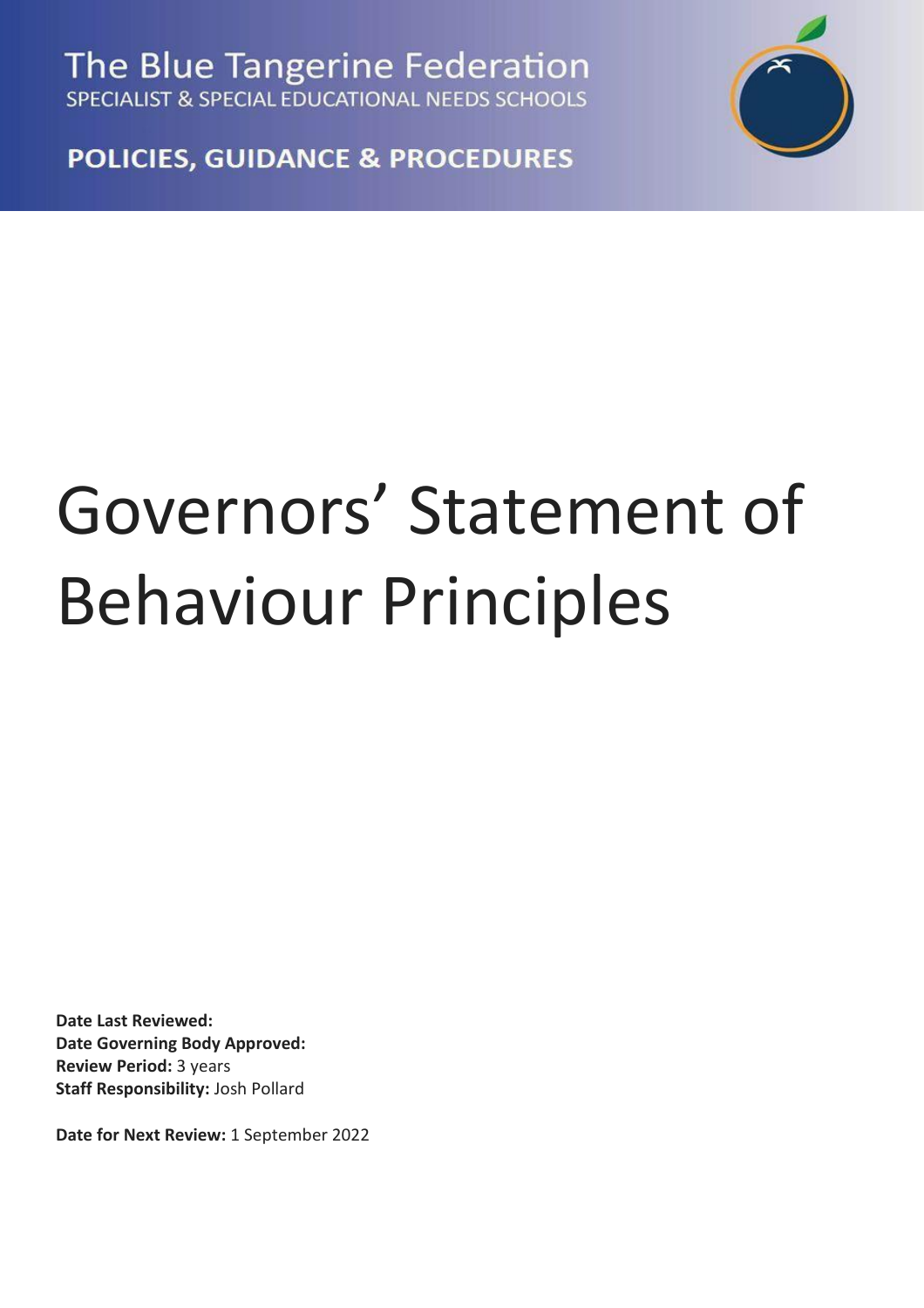## Governors' Statement of Behaviour Principles

This statement has been drawn up in accordance with the Education and Inspections Act 2006 and DfE guidance.

The purpose of the statement is to provide guidance for the Executive Headteacher in drawing up the behaviour suite of policies for The Blue Tangerine Federation to ensure that there are shared aspirations and principles between members of the governing body, staff, parents/carers and pupils as well as taking full account of law and guidance on behaviour matters.

It is intended to help all Federation staff to be aware of and understand the extent of their powers in respect of discipline and sanction and how to use them. Staff should be confident that they have the Governors' support when following this guidance. The Executive Headteacher has the responsibility for the writing of behaviour policies at the school, although full account should be taken of these principles when doing so. The Executive Headteacher is also asked to take account of the guidance in the DfE publication Behaviour and Discipline in School: a guide for Headteachers and school staff (January 2016) and the Education and Inspections Act (2006).

## Behaviour Principles in our schools

The Behaviour Policy, together with the Exclusion Policy and Reducing the Use of RPI policy are made available to staff each year and are held within the school's policies directory and on the federation website.

Parents/carers are made aware of our policies and approach to behaviour management from our website, meetings with staff, induction information and individuals' situations.

School and FHEC staff will communicate with parents and carers on a regular basis and regular review meetings so that parents/carers can be encouraged to support their child to develop and maintain a positive approach to good behaviour.

The federation staff strongly believe that high expectations of good behaviour lie at the heart of the school's success. We believe that good teaching and learning promotes good behaviour and good behaviour promotes good learning. We are committed to improving outcomes for our pupils by providing opportunities for them to learn both academically and behaviourally and prepare them for the opportunities, responsibilities and challenging experiences of life in our mainstream world.